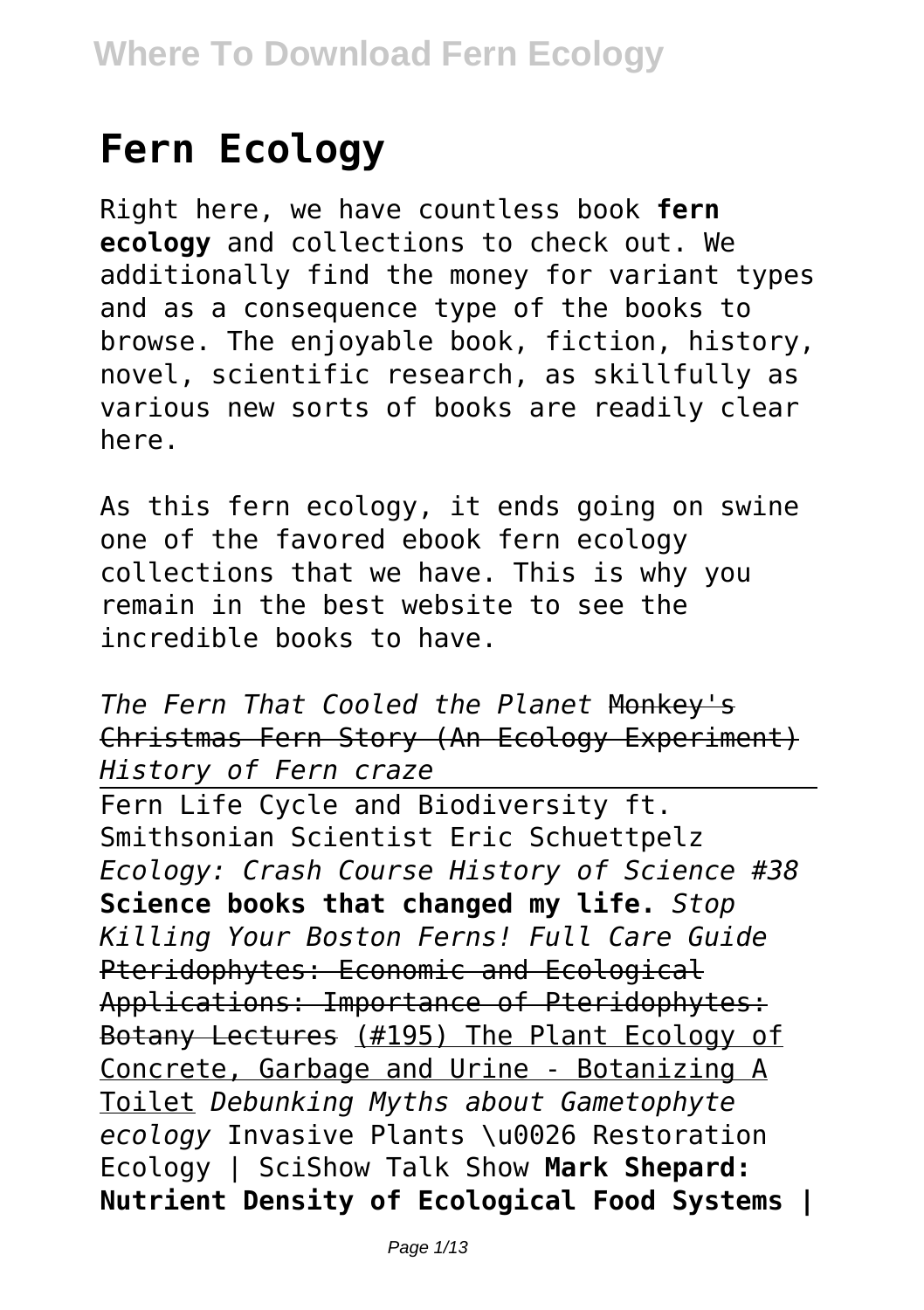**2019 Soil \u0026 Nutrition Conference Snails vs Venus Flytraps** *Growing ferns indoors BIGGEST flower in the world: Rafflesia arnoldii*

Amazing Facts About Ferns*How I Feed My Carnivorous Plant Collection* **Climbing Mt. Trus Madi Borneo the last 30min to Summit - Jeremiah Harris D Low Maintenance Indoor Plants/Indoor Plants for**

**Beginners#Indoorplants#stayhome#withme** *Fern Time Lapse* Grow Carnivorous Plants! Volume 1 - Venus Flytraps, Sarracenia, and Other Cold Hardy Plants *Heliamphora - the marsh pitcher plants - of the tepui mountains (lecture by Stewart McPherson)* Ecology *What's in a Lichen? How Scientists Got It Wrong for 150 Years | Short Film Showcase Pollination Ecology* UPSC EDGE for Prelims 2020 | Environment \u0026 Ecology by Sumit Sir | India's Natural Vegetation Environment \u0026 Ecology | Railway NTPC | JE 2019 | GS | 7:00 PM *Shankar IAS Environment: Chapter-3 Part-1 Terrestrial Ecosystem | For UPSC, SSC, State PSC, etc.* Environment, Ecology, Health \u0026 Hygiene - TNPSC Syllabus - Part I Environment | Shankar IAS | Terrestrial Ecosystem | Chapter 3(2) | UPSC/PCS/SSC Exams | OOkul *Fern Ecology*

Ecologically, the ferns are most commonly plants of shaded damp forests of both temperate and tropical zones. Some fern species grow equally well on soil and upon rocks; others are confined strictly to rocky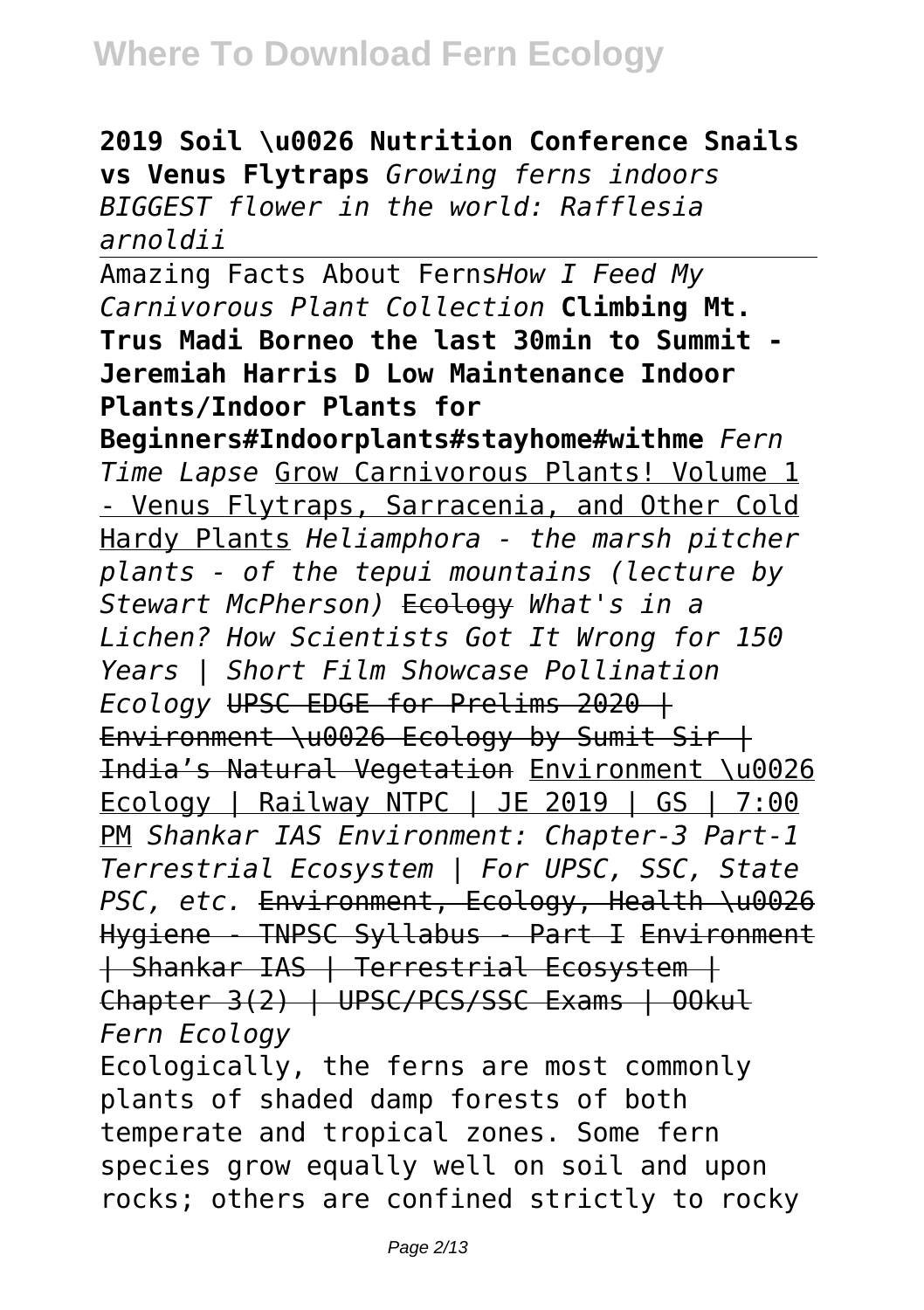habitats, where they occur in fissures and crevices of cliff faces, boulders, and taluses. Acidic rocks such as granites, sandstones, and quartzites are associated with characteristic fern species different from those of alkaline rocks such as calcites and dolomites.

*Fern - Ecology | Britannica* Fern Ecology. Ferns are an integral part of the world's flora, appreciated for their beauty as ornamentals, problematic as invaders and endangered by human interference. They often dominate forest understories, but also colonize open areas, invade waterways, and survive nutrient-poor wastelands and eroded pastures.

*Fern Ecology | Klaus Mehltreter, Lawrence R. Walker ...*

"This comprehensive treatment of fern ecology makes it clear that ferns can be the exemplars for any major concept in biology and that are temperate zone bias has led to many misconceptions about the more than 10,00 extant species of ferns and fern allies. Fern Ecology is an excellent introduction to this rapidly growing field. The comprehensive and detailed nature of the treatment might lead you to believe that this scholarly book should be used as a reference. However, the authors and ...

*Amazon.com: Fern Ecology (9780521728201):* Page 3/13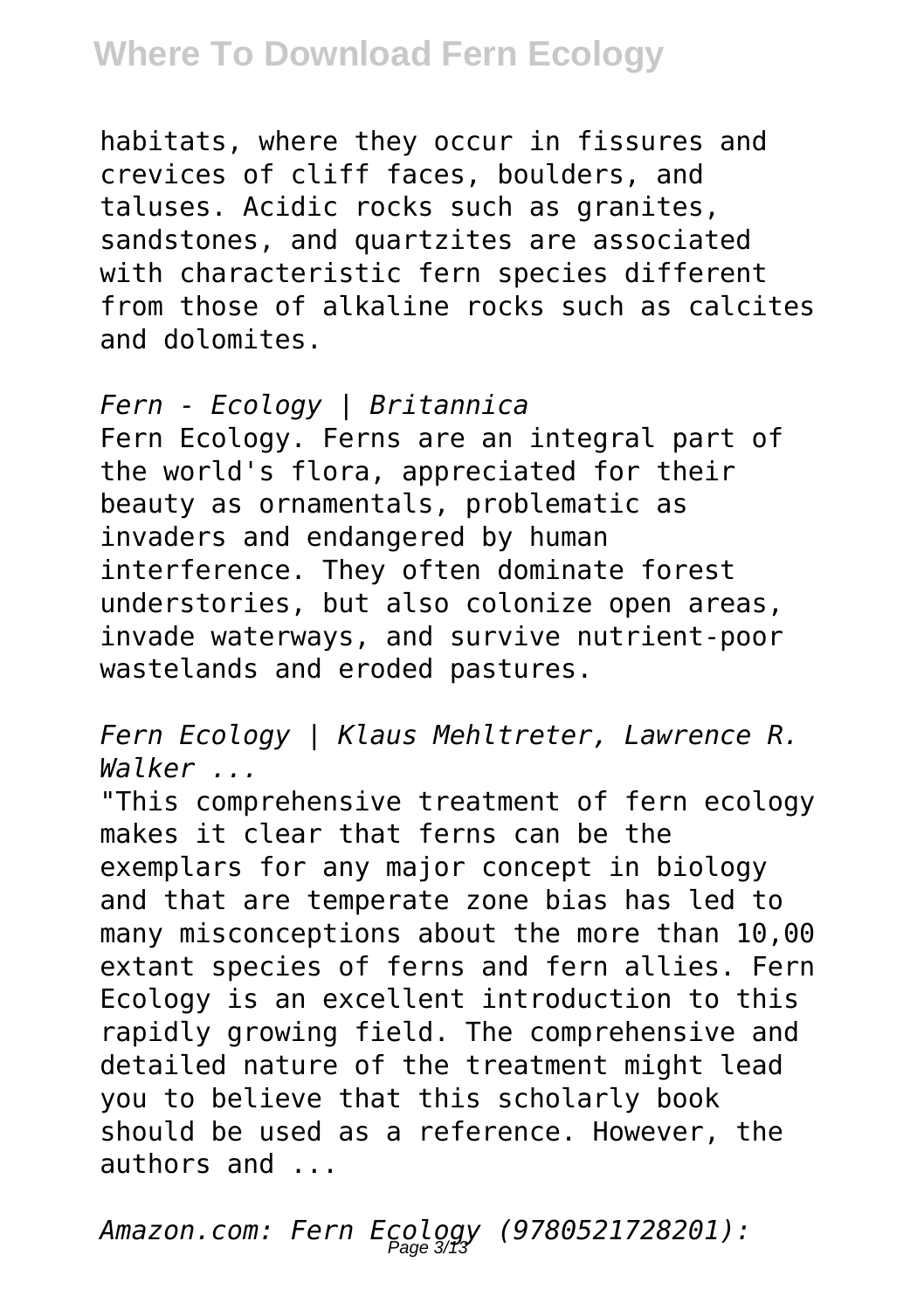#### *Mehltreter ...*

The ecological role that ferns play is difficult to pin down. It's sufficient to say that the 12,000-plus species of ferns in the world likely play many, many different roles. Here's a brief list of some of the amazing roles that ferns can play: provide microhabitats, as well as shelter and shade to small animals

*Ecosystem 101: The role of ferns - Sierra Club BC* Ferns are an integral part of the world's flora, appreciated for their beauty as ornamentals, problematic as invaders and endangered by human interference. They often dominate forest understories...

*Fern Ecology - Google Books*

Fern ecology is a relatively new branch of research. Fern research and fern societies were focused for more than a century on classic systematics, taxonomy, morphology, and floristics, as well as horticulture (e.g., the Victorian fern craze"), providing the basic foundation for subsequent biological and ecological studies.

*Fern and Lycophyte Ecology - Ecology - Oxford Bibliographies* Mobile Microsite Search Term Search. Sign In . Register

*Fern ecology | Annals of Botany | Oxford* Page 4/13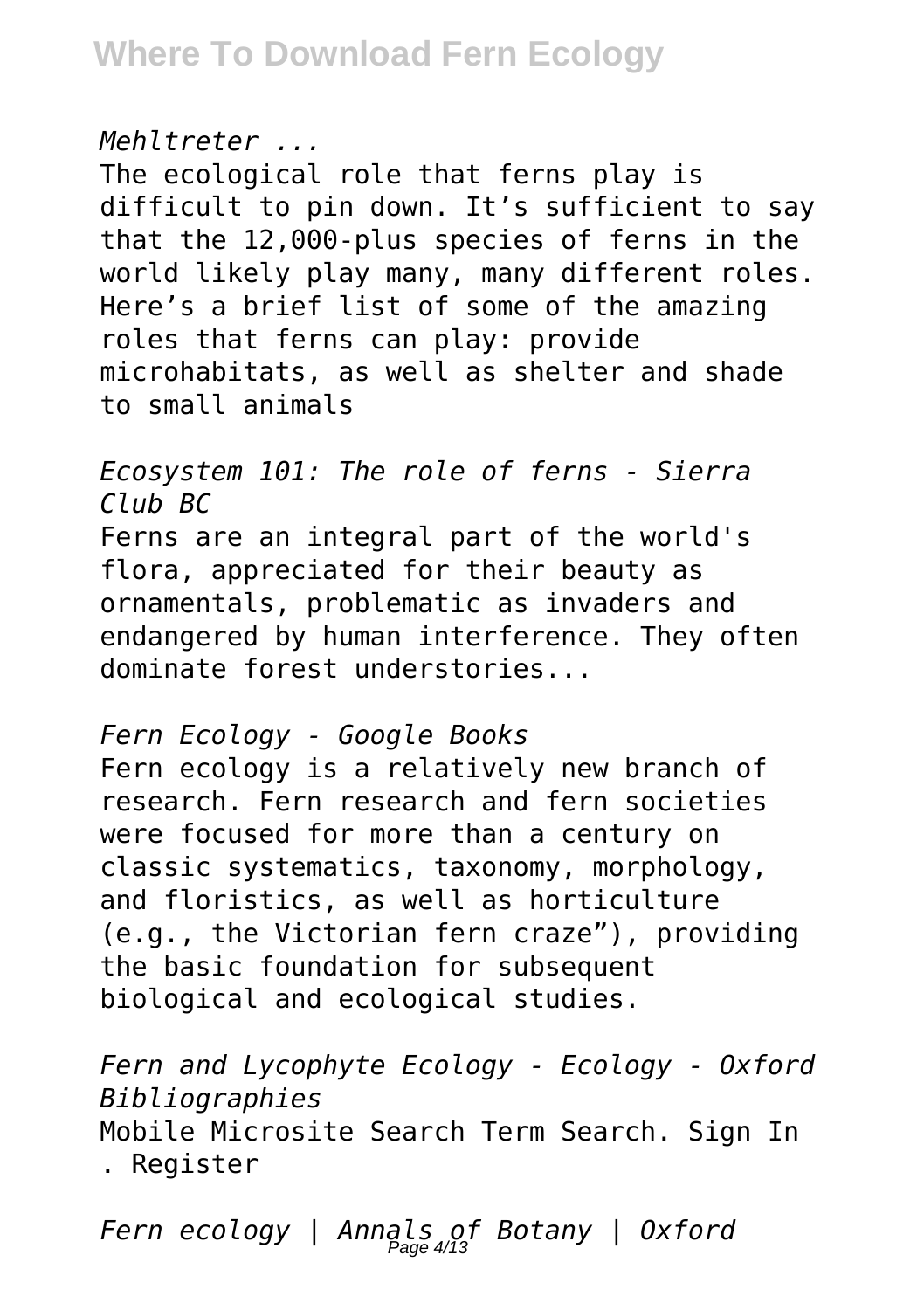#### *Academic*

Ferns Growth form of ferns. Ferns grow in a massive variety of forms, from trees to vines to shrub-like plants. They typically... Distribution of ferns. Ferns are pretty much found everywhere. Their spores are very lightweight and so they can be... Diversity and taxonomy. Around the world there are ...

*Ferns | Basic Biology*

The sex organs of ferns are of two types. The sperm-producing organ, the antheridium, consists of a jacket of sterile cells with sperm-producing cells inside. Antheridia may be sunken (as in the families Ophioglossaceae and Marattiaceae) or protruding. They vary in size from those with hundreds of sperm to those with only 12 or so.

*Fern - Sexual reproduction | Britannica* The American Fern Society was established in 1893 with the objective of fostering interest in ferns and lycophytes, or pteridophytes. Today we recognize "pteridophytes" as including two distinct lineages of vascular land plants: the lycophytes, which include the quillworts (family Isoetaceae), spike mosses (family Selaginellaceae), and club mosses (family Lycopodiaceae), and the ferns, which includes the horsetails (family Equisetaceae), whisk ferns (family Psilotaceae), and the 10,000 ...

*American Fern Society* Page 5/13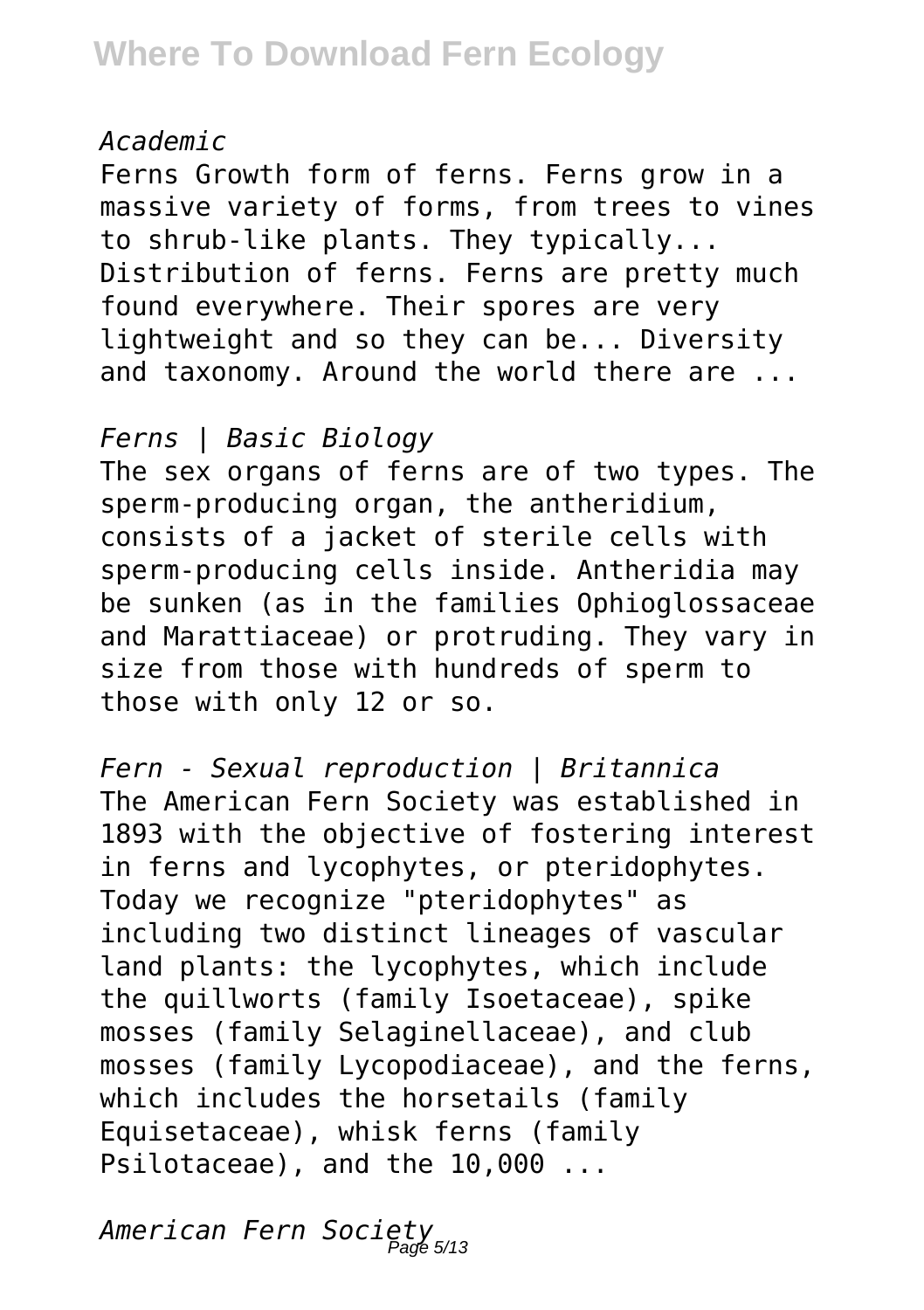Tree ferns are a ubiquitous and often locally dominant element of wet southern temperate rainforests across Australasia, southern Africa and in regions adjacent to the tropics in South America. Published data on the ecology of tree ferns throughout these forest ecosystems is piecemeal, with the most comprehensive literature describing the ecology of tree ferns coming from New Zealand.

*Tree fern ecology in New Zealand: A model for southern ...*

Ferns are an integral part of the world's flora, appreciated for their beauty as ornamentals, problematic as invaders and endangered by human interference. They often dominate forest understories, but also colonize open areas, invade waterways, and survive nutrient-poor wastelands and eroded pastures.

#### *Fern Ecology by Klaus Mehltreter | 9780521728201 ...*

Ferns are an integral part of the world's flora, appreciated for their beauty as ornamentals, problematic as invaders and endangered by human interference. They often dominate forest understories but also colonize open areas, invade waterways and survive in nutrient-poor wastelands and eroded pastures.

*Fern Ecology edited by Klaus Mehltreter -* Page 6/13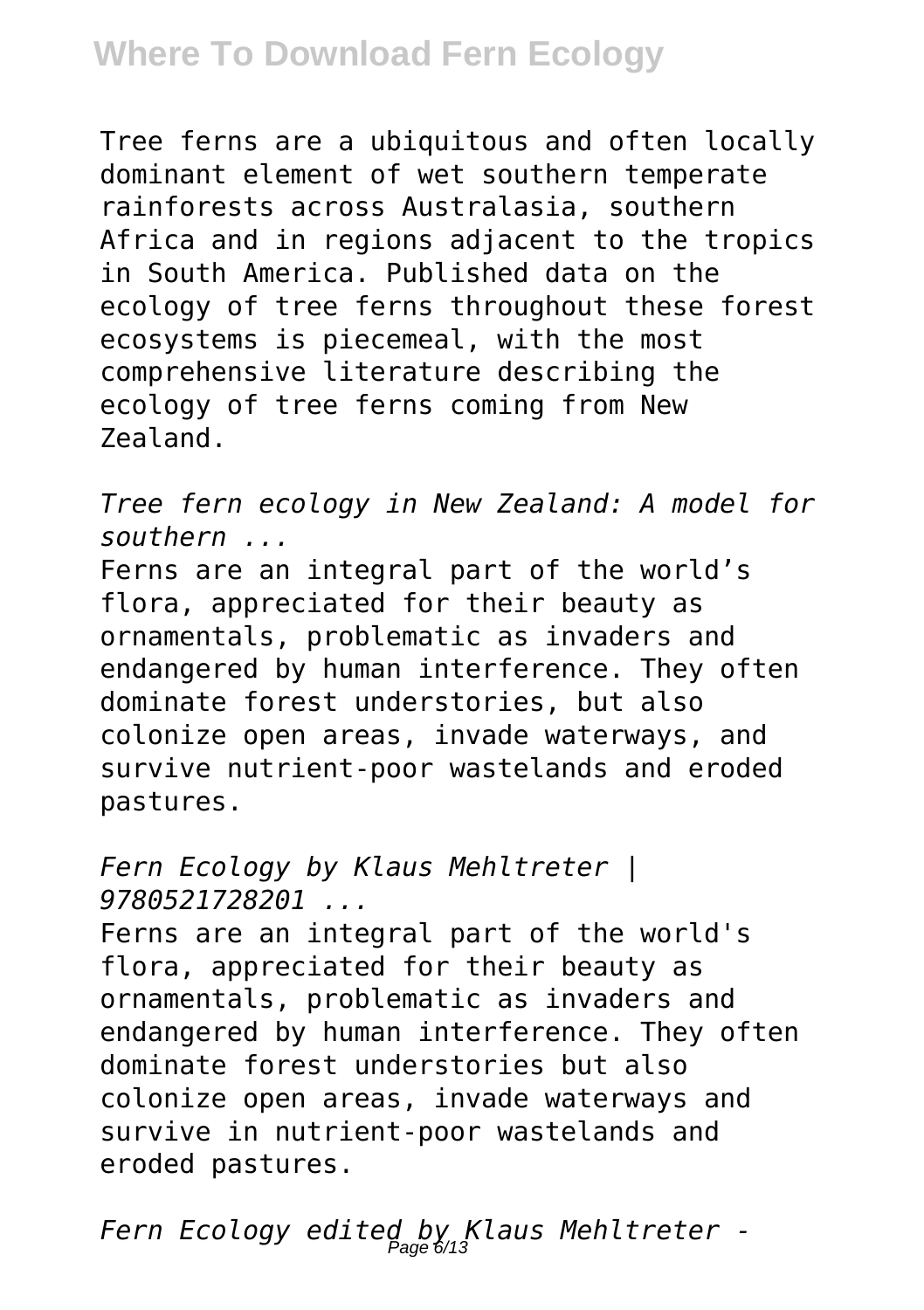#### *Cambridge Core*

Species richness of ferns follows a latitudinal gradient that peaks in the tropics, where ferns are especially diverse and abundant in wet habitats with moderate temperatures at elevations of about 1000–2500 m.

### *Biogeography of ferns (Chapter 2) - Fern Ecology*

Ferns are an integral part of the world's flora, appreciated for their beauty as ornamentals, problematic as invaders and endangered by human interference. They often dominate forest understories but also colonize open areas, invade waterways and survive in nutrient-poor wastelands and eroded pastures.

### *Fern Ecology | NHBS Academic & Professional Books*

Fern species live in a wide variety of habitats, from remote mountain elevations, to dry desert rock faces, to bodies of water or in open fields. Ferns in general may be thought of as largely being specialists in marginal habitats, often succeeding in places where various environmental factors limit the success of flowering plants.

### *Fern - Wikipedia*

Ferns are among the oldest plants on Earth, and first appeared in the fossil record over 360 million years ago, more than two and half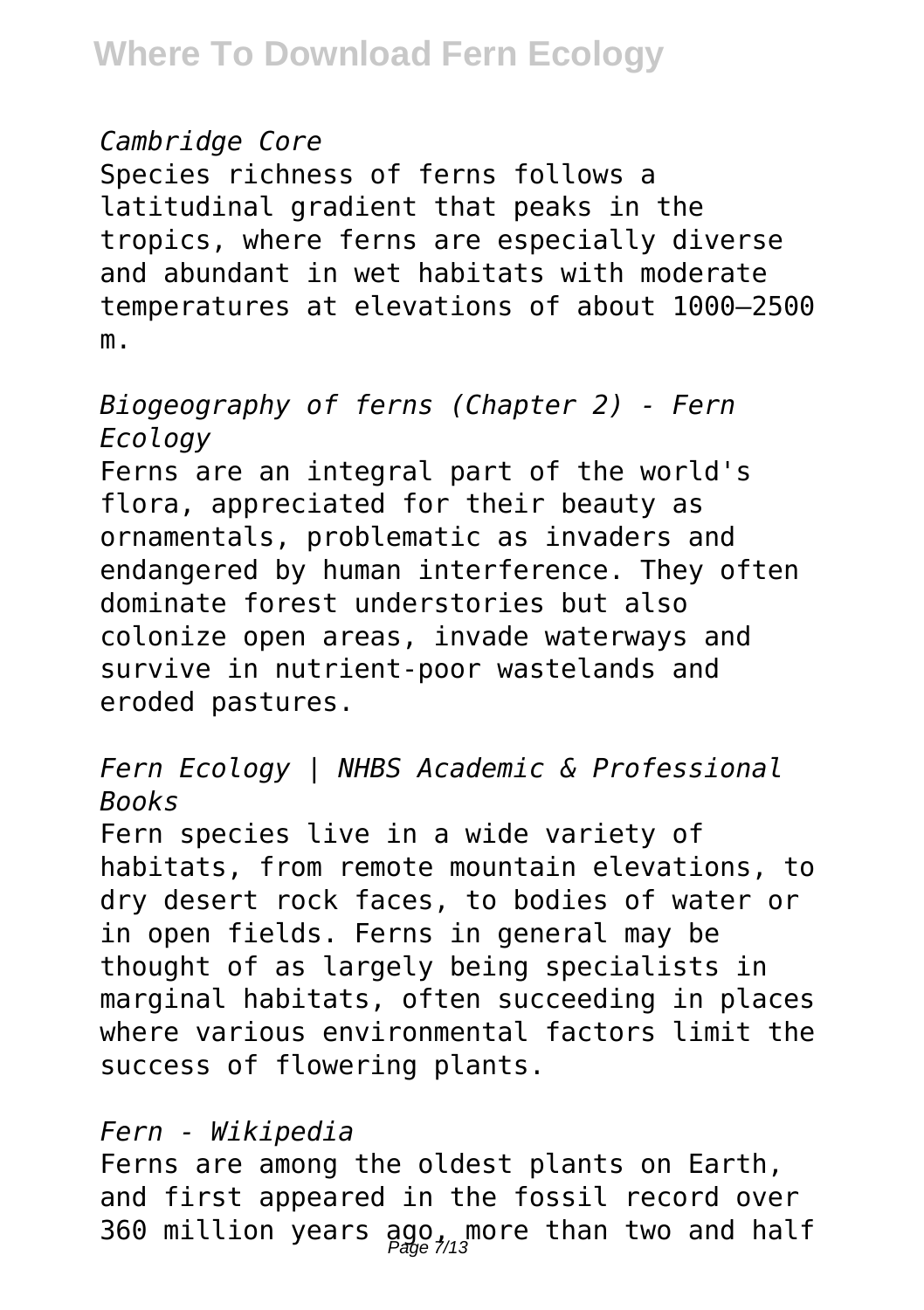times earlier than flowering plants. With over 10,500 species worldwide, ferns are a significant component of our ecosystems.

*Fern Ecology and ID – Natural History Society of Maryland* Fern ecology is the study of the relationship between ferns and their environment; fern horticulture is applied ecology.

Ferns are an integral part of the world's flora, appreciated for their beauty as ornamentals, problematic as invaders and endangered by human interference. They often dominate forest understories but also colonize open areas, invade waterways and survive in nutrient-poor wastelands and eroded pastures. Presented here is the first comprehensive summary of fern ecology, with worldwide examples from Siberia to the islands of Hawaii. Topics include a brief history of the ecological study of ferns, a global survey of fern biogeography, fern population dynamics, the role of ferns in ecosystem nutrient cycles, their adaptations to xeric environments and future directions in fern ecology. Fully illustrated concepts and processes provide a framework for future research and utilization of ferns for graduate students and professionals in ecology, conservation and land management.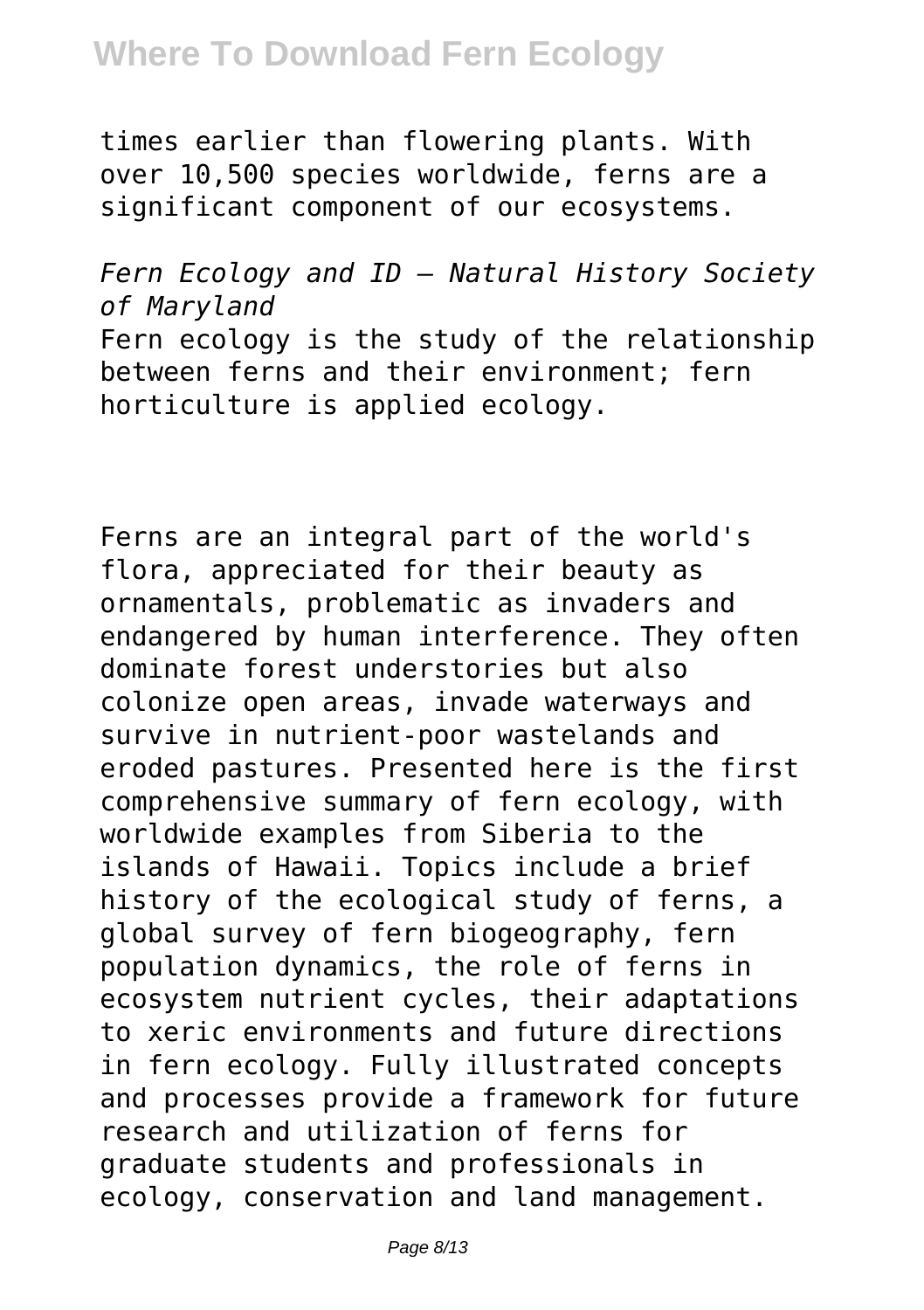With their team of contemporary scholars, the editors present a thorough coverage of fundamental topics necessary for obtaining an up-to-date understanding of the biology of ferns and lycophytes. The book is organized into major topics that build from the individual and its biochemistry and structure, to genetics and populations, to interactions among individuals and the conservation of species, and concludes with perspectives on evolutionary history and classification. Each chapter is organized to review past work, explore current questions, and suggest productive directions for continued discoveries about these fascinating groups of organisms. Written for upper undergraduates, graduates and academic researchers, Biology and Evolution of Ferns and Lycophytes fills a major gap in biological, organism-level, evolutionary literature by providing a review of the biology and evolution of this important group of vascular land plants.

In this compilation, the authors examine the possible effects of three aspects of global climate change (elevated atmospheric CO2, increasing temperatures, and changes in precipitation), focusing on how each of these may affect fern reproductive adaptation and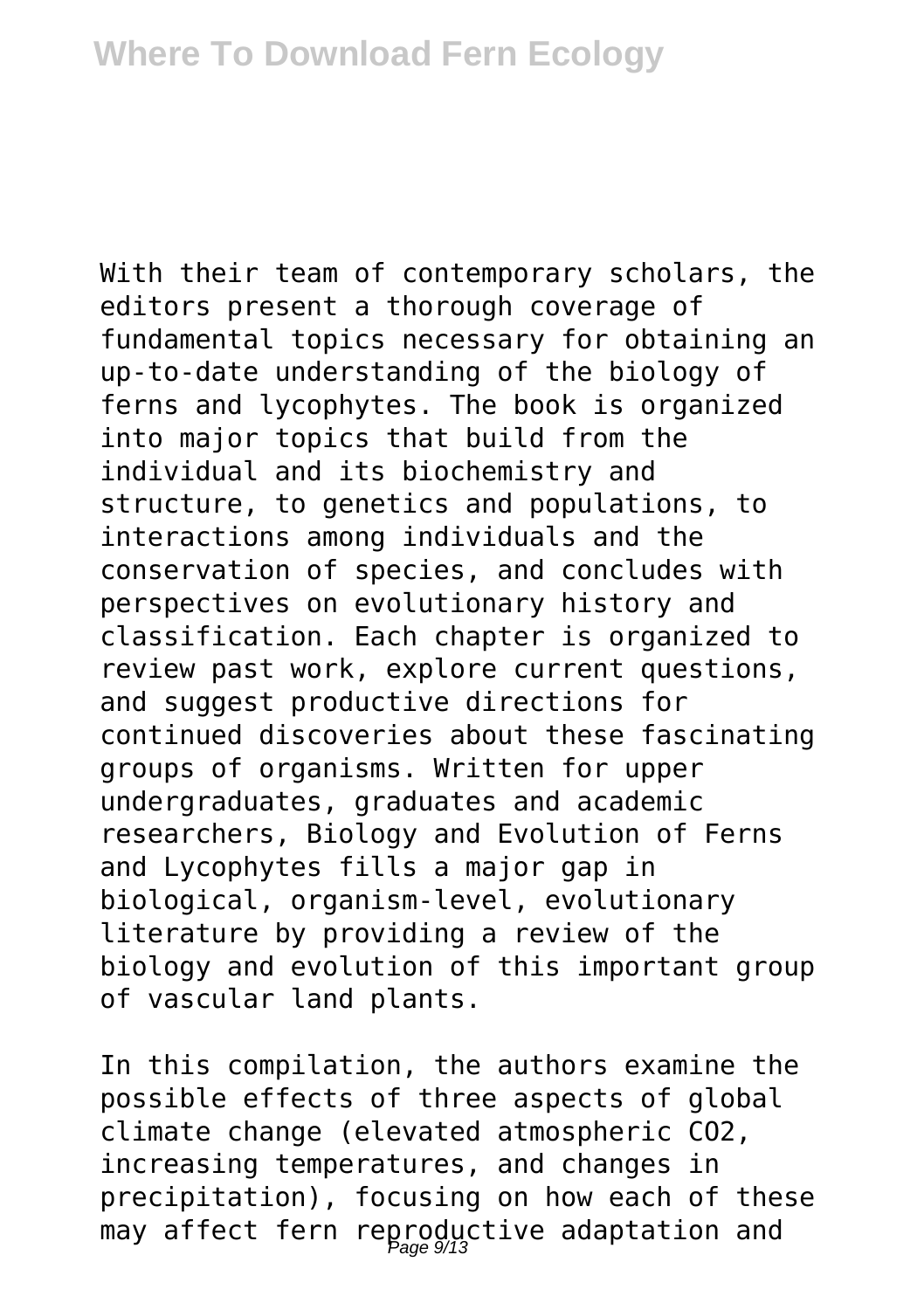success; especially with respect to: spore vitality and germination, gametophyte growth and reproductive success, and sporophyte growth and maturation. Next, the important aspects of Bracken chemical ecology are highlighted, beginning with a description of global distribution pattern of Bracken delineating its ubiquitous nature followed by its interplay with abiotic factors such as soil-nutrients and fire. The book also provides a review of modern studies based on chloroplast markers, BEAST analysis, and etc., including ecology of ferns throughout their history until recently. A study is presented that investigates the presence of allelochemical composition and content from the fern leaves of Acrostichum aureum, Stenochlaena palustris and Dicranopteris linearis using maceration extraction method for further analysis of allelochemicals. In closing, an overview of the most important taxa of Permian ferns of Angaraland and its adiacent regions is given, supported by evidence on some Carboniferous and Triassic ferns as well. "

This systematic treatment of the ferns and allied plants provides a modern classification of the Pteridophyta based on an assess ment of the wealth of new data published during the last few decades as well as on our own research. The accounts of the gen era include systematics, ecology, geography, spores and cytology and often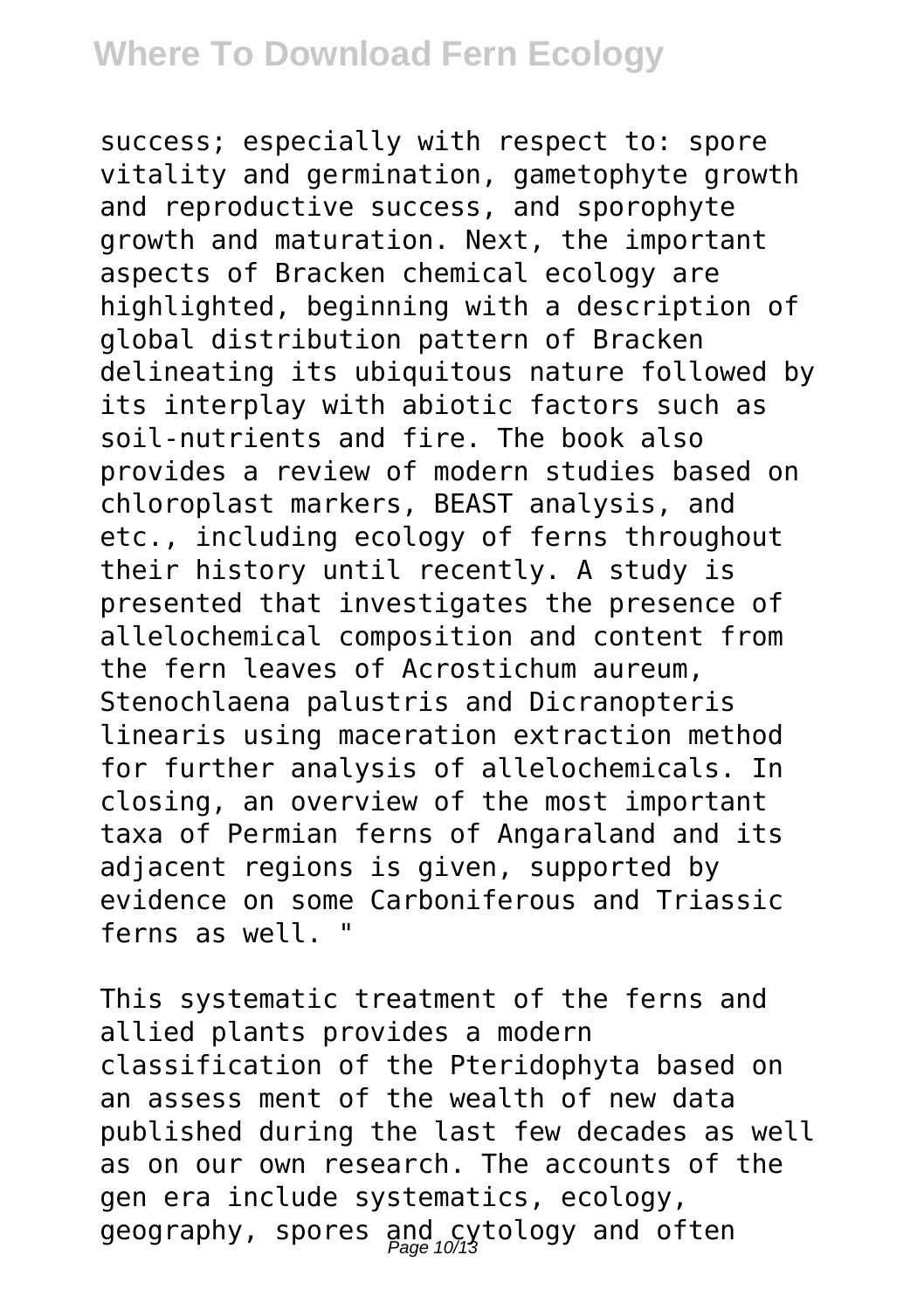other aspects of their biology. The scope of the work has involved all genera and the Old World species of those gen era represented in America. For a few American genera, that are especially complex in the Old World, it has been necessary to limit their treatment to the American representatives and this is specifically indicated in those cases. The eight American genera that do not occur in the tropics are treated in less detail. They are Camptosorus, Gymnocarpium, Matteuccia and Onoclea of North America, Arthropteris and Thyrsopteris of the Juan Fernandez Islands, Pleurosorus of southern South America, and the amphi tropical Cryptogramma. The complete generic nomenclature is included, except in a few specified cases where taxonomic complexities of the Old World elements have not been resolved. The synonyms and ac cepted names of subgeneric and sectional taxa are included only when pertinent to the generic nomenclature or to an infrageneric classification. Only the name of a publishing author is cited. There is no bibliographic purpose served by including the name of a person who was the source of, but did not validly publish, a name or epithet.

Describing edible and other useful plants, both native to Britain and Europe and from temperate areas around the world, this book includes those suitable for: the ornamental garden, the lawn, shady areas, ponds, walls, hedges, agroforestry and conservation. Book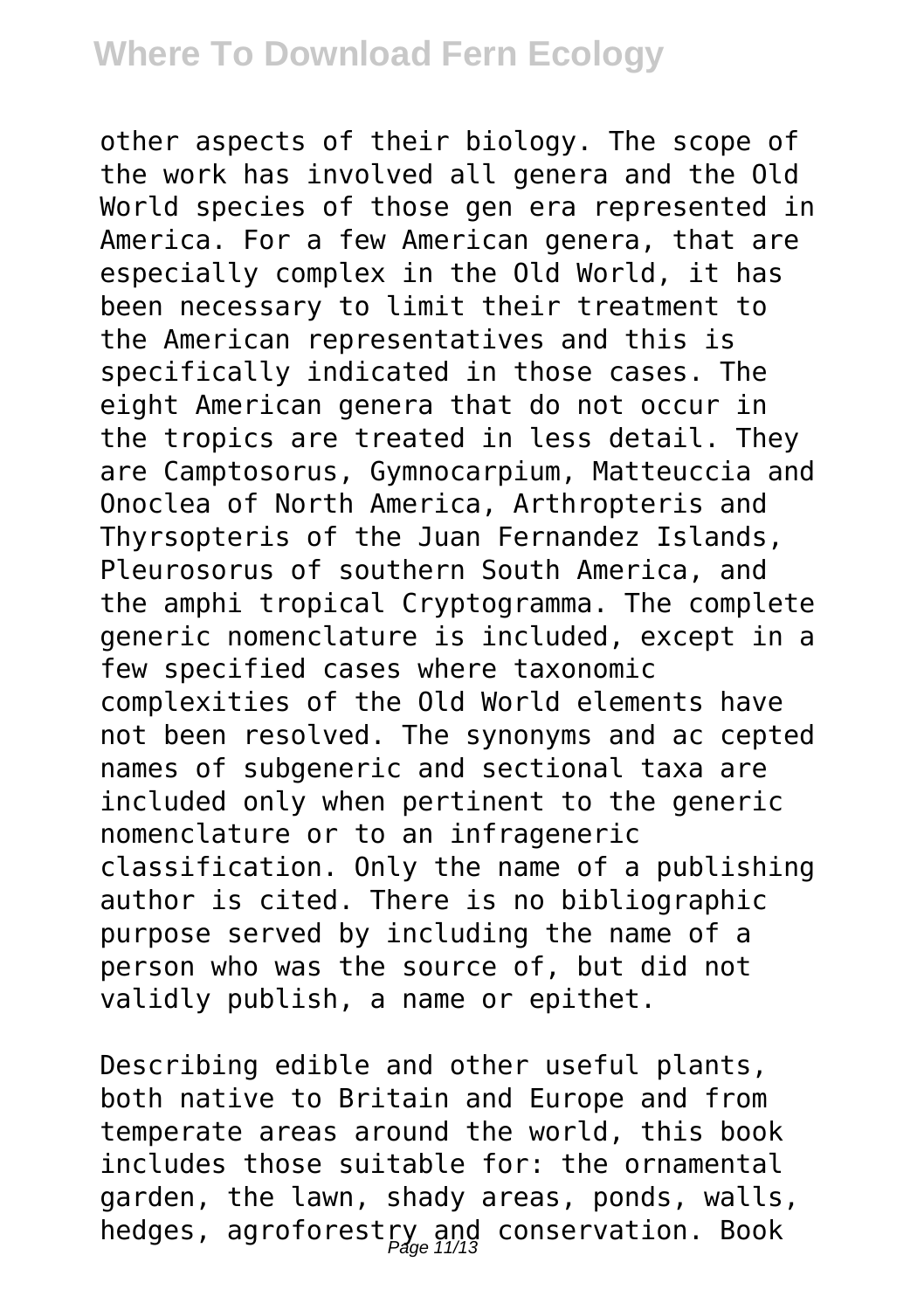jacket.

A user-friendly, illustrated field-guide to the ferns, clubmosses, quillworts and horsetails native to Britain.

A pocket guide to identifying native ferns that grow in the U.S. Midwest and Northeast, and eastern Canada. Like other plant guides in the "Finders" series, "Fern Finder" is a dichotomous key, which leads the user step-bystep through a series of choices to the species being identified. Heavily illustrated with line drawings.

Ferns, collectively, represent an ancient species of vascular plant which has a direct connection to the beginning of life on Earth. Today they are valued for their ornamental appeal, environmental benefit or as sources of health benefiting metabolites. Current pteridology, the study of fern, encompasses a wide range of research activities including, but not limited to, plant physiology, stress tolerance, genetics and genomics. The goal of this book is to compile the most relevant research done with ferns during the last decade. It is organized into four parts: I, Biology and Biotechnology; II, Evolution and Conservation; III, Metabolism and Genetic Resources, and IV, Environment. Each section reveals the utilization of ferns as a tool to explore challenges unique to plant development and adaptation. This project